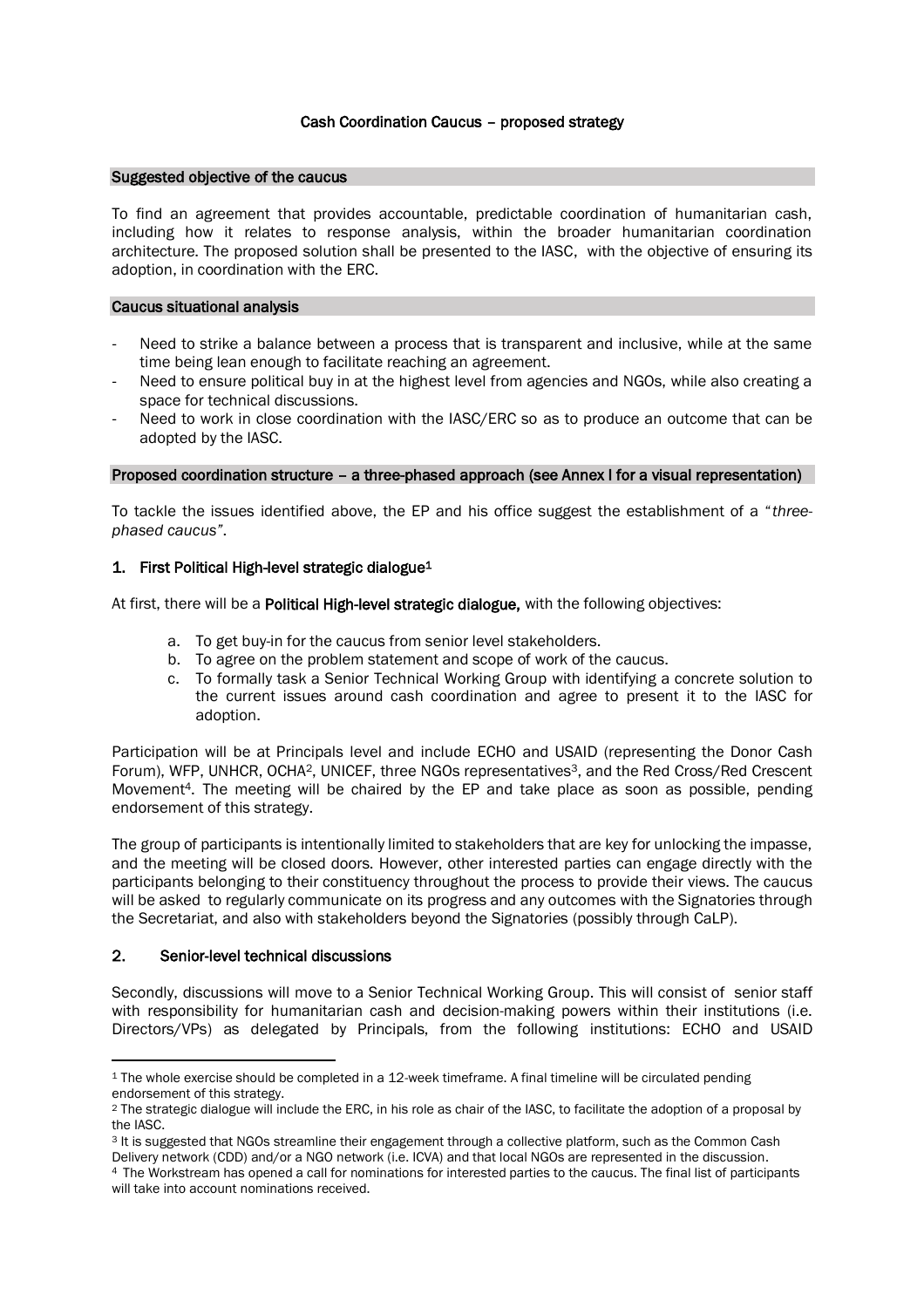(representing the Donor Cash Forum), WFP, UNHCR, OCHA, UNICEF, three NGOs representatives, RC/RC. A neutral party5, as delegated by the EP, will chair and facilitate the discussions.

Moreover, technical bodies (CaLP, CashCap) will be invited to attend these discussions, to provide independent technical expertise and support.

The discussions will take place in a hybrid form (a first online meeting to set the stage, followed by a two-day in-person workshop).

The outcome of these discussions will be a set of recommendations aimed at ensuring accountable and predictable coordination of humanitarian cash. The recommendations should spell out any points of disagreement and key questions for the political group to take a decision on. The recommendations will be delivered no later than four weeks after the last meeting has taken place.

#### 3. Second political High-level strategic dialogue

No later than five weeks after the outcome document of the Senior technical discussions group has been delivered and shared with Principals, a second Political High-level strategic dialogue will take place at Principals level. The same stakeholders who would have attended the first dialogue are expected to participate in the second one.

This will be a one-off meeting where a decision will be made on the preferred solution/recommendation.

The endorsed solution/recommendation(s) will then be formally presented to the IASC for adoption by a delegated representative of the caucus or by the EP. While no further meetings of the caucus are to be expected, the caucus members agree to remain available pending endorsement of the solution by the IASC, to provide technical support if/when needed.

#### Suggested timeline

| Week starting   | Event                                                      |
|-----------------|------------------------------------------------------------|
| 18 November     | Political High-level strategic dialogue #1                 |
| 22 November     | Senior technical discussion #1 (online)                    |
| 29 November [or | Senior technical discussion #2 (2 days in-person workshop) |
| following week] |                                                            |
| 20 December     | Outcome document is shared with Principals                 |
| early 2022      | Political High-level strategic dialogue #1                 |

<sup>5</sup> The EP office has identified two consultants to facilitate these discussions.